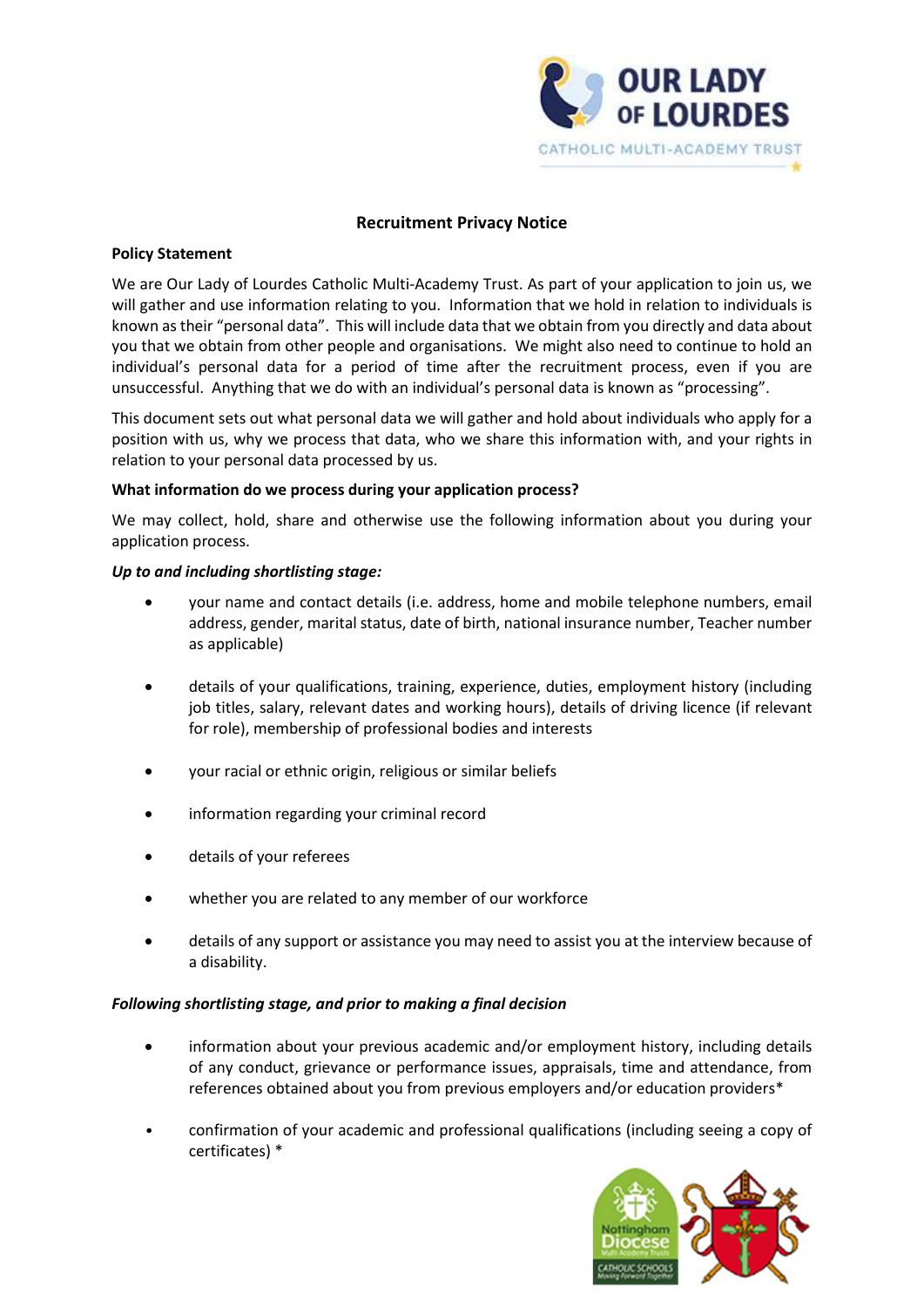

- information via the DBS process, regarding your criminal record, in criminal records certificates (CRCs) and enhanced criminal records certificates (ECRCs), whether you are barred from working in regulated activity\*
- your nationality and immigration status and information from related documents, such as your passport or other identification and immigration information\*
- medical check to indicate fitness to work\*
- a copy of your driving licence (or other appropriate documentation as listed on the Home Office list) \*
- if you are a teacher, we will check the Teaching Regulations Agency (TRA) about your teacher status, whether you are subject to a prohibition from teaching order and any other relevant checks (for example Section 128 direction for management posts and EEA teacher sanctions)\*
- equal opportunities' monitoring data.

You are required (by law or in order to enter into your contract of employment) to provide the categories of information marked (\*) above to us to enable us to verify your right to work and suitability for the position. Without providing us with this information, or if the information is not satisfactory, then we will not be able to proceed with any offer of employment.

If you are employed by us, the information we collect may be included on the School's/Academy's Single Central Record. In this scenario, a further privacy notice in relation to data we collect, process, hold and share about you during your time with us, will be issued to you.

# Where do we get information from during your application process?

Depending on the position that you have applied for, we may collect this information from you, your referees (details of whom you will have provided), your education provider, any relevant professional body, the Disclosure and Barring Service (DBS), TRA and the Home Office, during the recruitment process.

### Why do we use this information?

We will process your personal data during your application process for the purpose of complying with legal obligations, carrying out tasks which are in the public interest, and taking steps with a view to entering into an employment contract with you. This includes:

- to assess your suitability for the role you are applying for
- to take steps to enter into a contract with you
- to check that you are eligible to work in the United Kingdom or that you are not prohibited from teaching

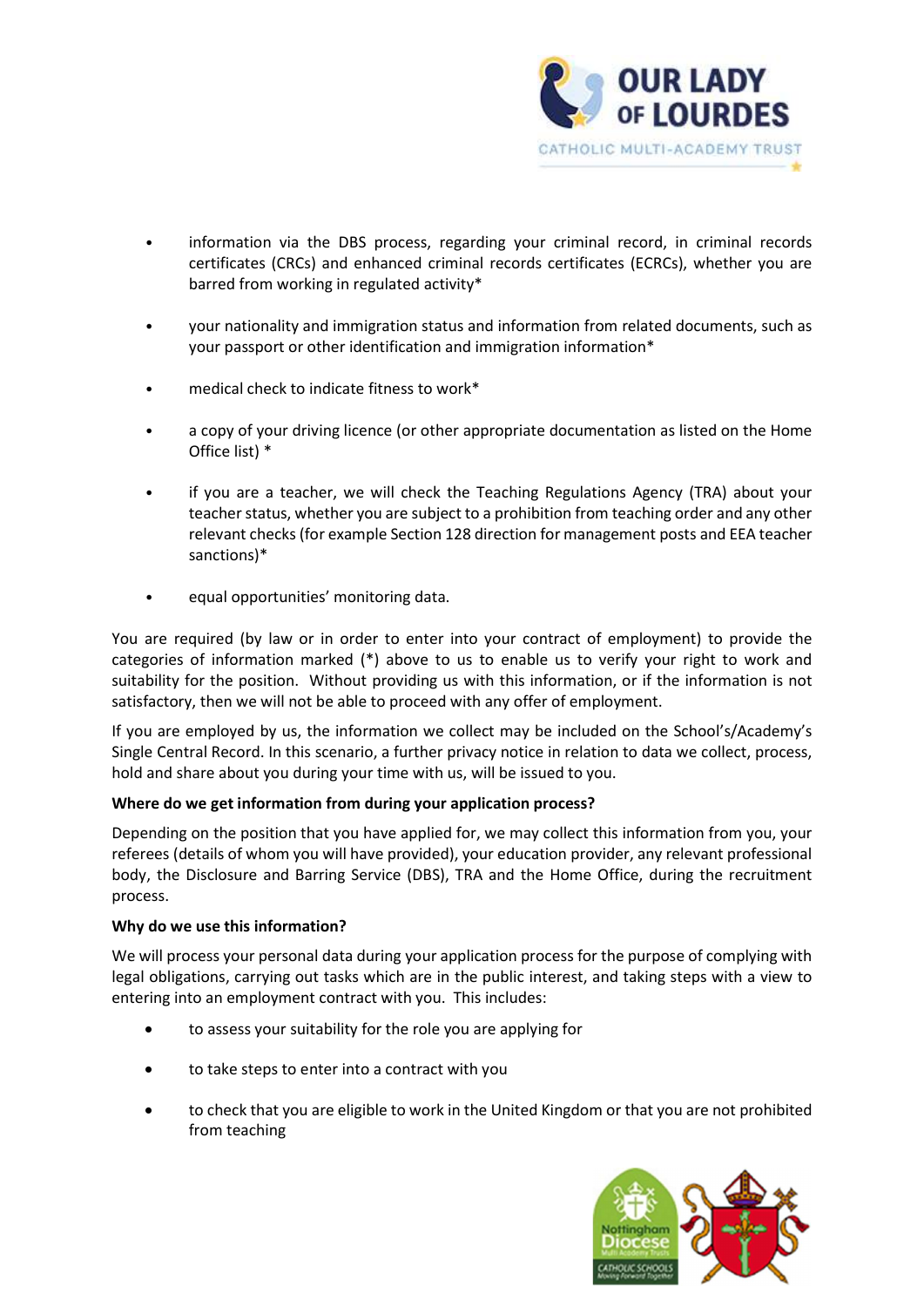

 so that we are able to monitor applications for posts in the [Trust/Academy/School] to ensure that we are fulfilling our obligations under the public sector equality duty under the Equality Act 2010.

# How long will we hold information in relation to your application?

We will hold information relating to your application only for as long as necessary. If you are successful, then how long we need to hold on to any information will depend on type of information. For further detail please see our Retention and Destruction Policy.

If you are unsuccessful, we will hold your personal data only for six months, after which time it is securely deleted.

### Who will we share information with about your application?

We will not share information gathered during your application process with third parties, other than professional advisors such as legal and HR advisors and Occupational Health advisors.

### Rights in relation to your personal data

All individuals have the right to request access to personal data that we hold about them. To make a request for access to their personal data, individuals should contact:

Data Protection Office (DPO)r: Karen Rich dpo@ololcatholicmat.co.uk

Please also refer to our Data Protection Policy for further details on making requests for access to personal data.

Individuals also have the right, in certain circumstances, to:

- Object to the processing of their personal data
- Have inaccurate or incomplete personal data about them rectified
- Restrict processing of their personal data
- Object to the making of decisions about them taken by automated means
- Have your data transferred to another organisation
- Claim compensation for damage caused by a breach of their data protection rights

If an individual wants to exercise any of these rights then they should contact DPO Karen Rich dpo@ololcatholicmat.co.uk The law does not oblige the school to comply with all requests. If the school does not intend to comply with the request, then the individual will be notified of the reasons why in writing.